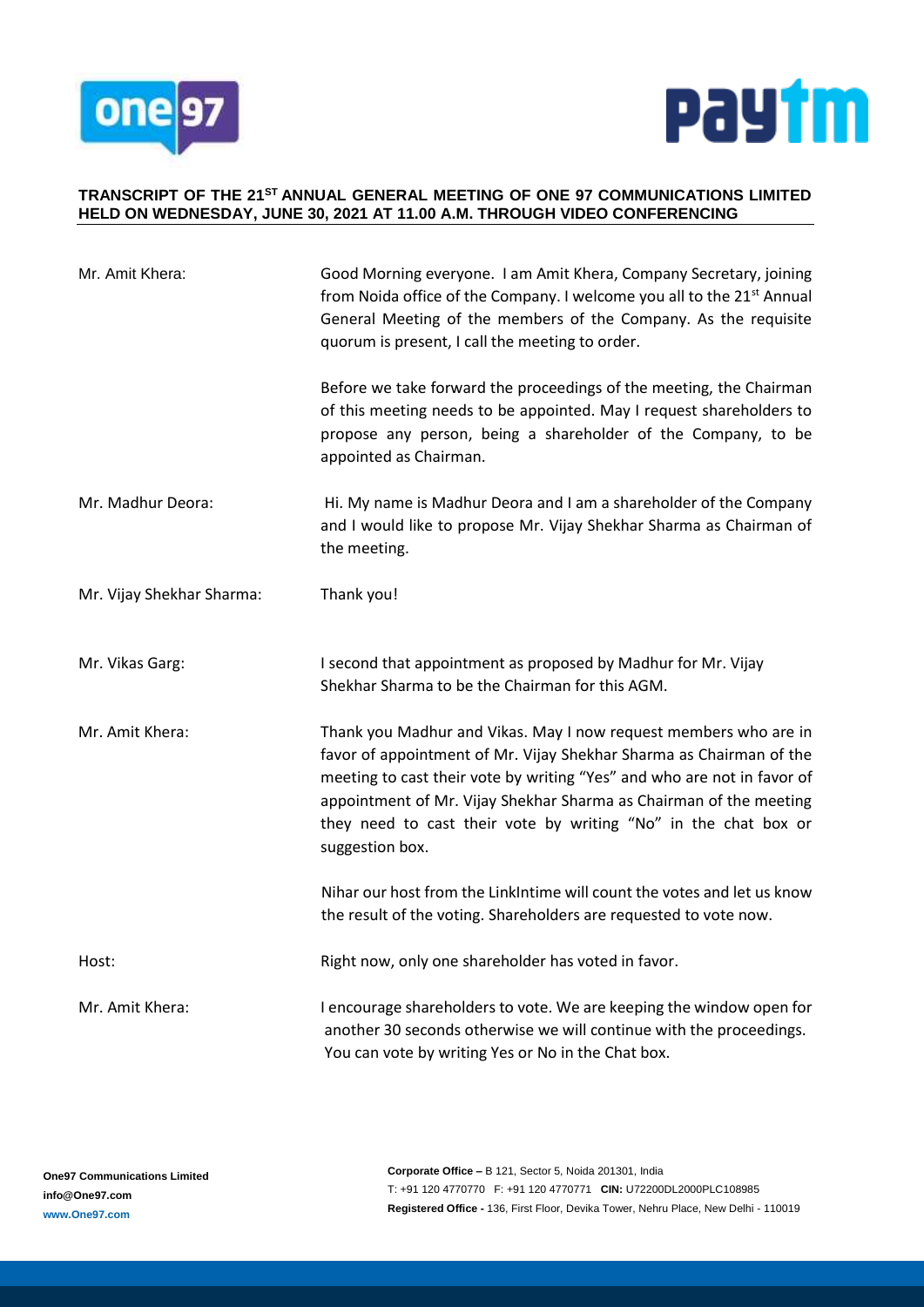



| Host:                     | Total 5 Shareholders have cast their voted as "Yes"                                                                                                                                                                                                                                                                                                                                                                                                                                                                                                                                                                                         |
|---------------------------|---------------------------------------------------------------------------------------------------------------------------------------------------------------------------------------------------------------------------------------------------------------------------------------------------------------------------------------------------------------------------------------------------------------------------------------------------------------------------------------------------------------------------------------------------------------------------------------------------------------------------------------------|
| Mr. Amit Khera:           | We will take appointment of Mr. Vijay Shekhar Sharma as Chairman for<br>this meeting. Members may note that the Company had sent the AGM<br>notice to all the members at their registered email IDs. The meeting<br>was proposed to be held at Hotel Crowne Plaza, Okhla, New Delhi.<br>However, due to unprecedented situation of Covid-19 and ongoing<br>government restrictions the Company had decided to move meeting to<br>virtual mode. Members are informed that this is allowed by both law as<br>well as MCA circulars and therefore company had send an addendum<br>to all the shareholders to move the meeting to Virtual mode. |
|                           | Members may also note that this is in compliance with the Companies<br>Act, 2013 and circulars issued by the Ministry of Corporate Affairs.<br>Facility for joining this meeting through video conferencing or other<br>audio-visual means is made available to the members on a first-come-<br>first-served basis.                                                                                                                                                                                                                                                                                                                         |
|                           | All the members joining this meeting are by default placed on mute<br>mode to avoid any background noise disturbance and to ensure smooth<br>and seamless conduct of the meeting.                                                                                                                                                                                                                                                                                                                                                                                                                                                           |
|                           | Before we start the main proceedings of the meeting, I request my co-<br>panelists on the video conferencing to introduce themselves.<br>I request Mr. Vijay Shekhar Sharma to introduce himself                                                                                                                                                                                                                                                                                                                                                                                                                                            |
|                           |                                                                                                                                                                                                                                                                                                                                                                                                                                                                                                                                                                                                                                             |
| Mr. Vijay Shekhar Sharma: | Thank you Amit for hosting it as Video conference. Dear members, I am<br>Vijay Shekhar Sharma and I welcome everyone to our Annual General<br>Meeting and I am Founder, CEO, Chairman and Managing Director of<br>the Company.                                                                                                                                                                                                                                                                                                                                                                                                              |
| Mr. Amit Khera:           | Thank you Vijay. I request Ms. Pallavi Shroff to introduce herself                                                                                                                                                                                                                                                                                                                                                                                                                                                                                                                                                                          |
|                           | Due to technical issue, Ms. Pallavi Shroff is not able to introduce herself.<br>I now requested Mr. Madhur Deora to introduce himself.                                                                                                                                                                                                                                                                                                                                                                                                                                                                                                      |
| Mr. Madhur Deora:         | Hello everyone. I am Madhur Deora. I am group President and CFO of<br>One97 Communications Limited. I am attending this meeting from my<br>residence in Mumbai.                                                                                                                                                                                                                                                                                                                                                                                                                                                                             |
|                           |                                                                                                                                                                                                                                                                                                                                                                                                                                                                                                                                                                                                                                             |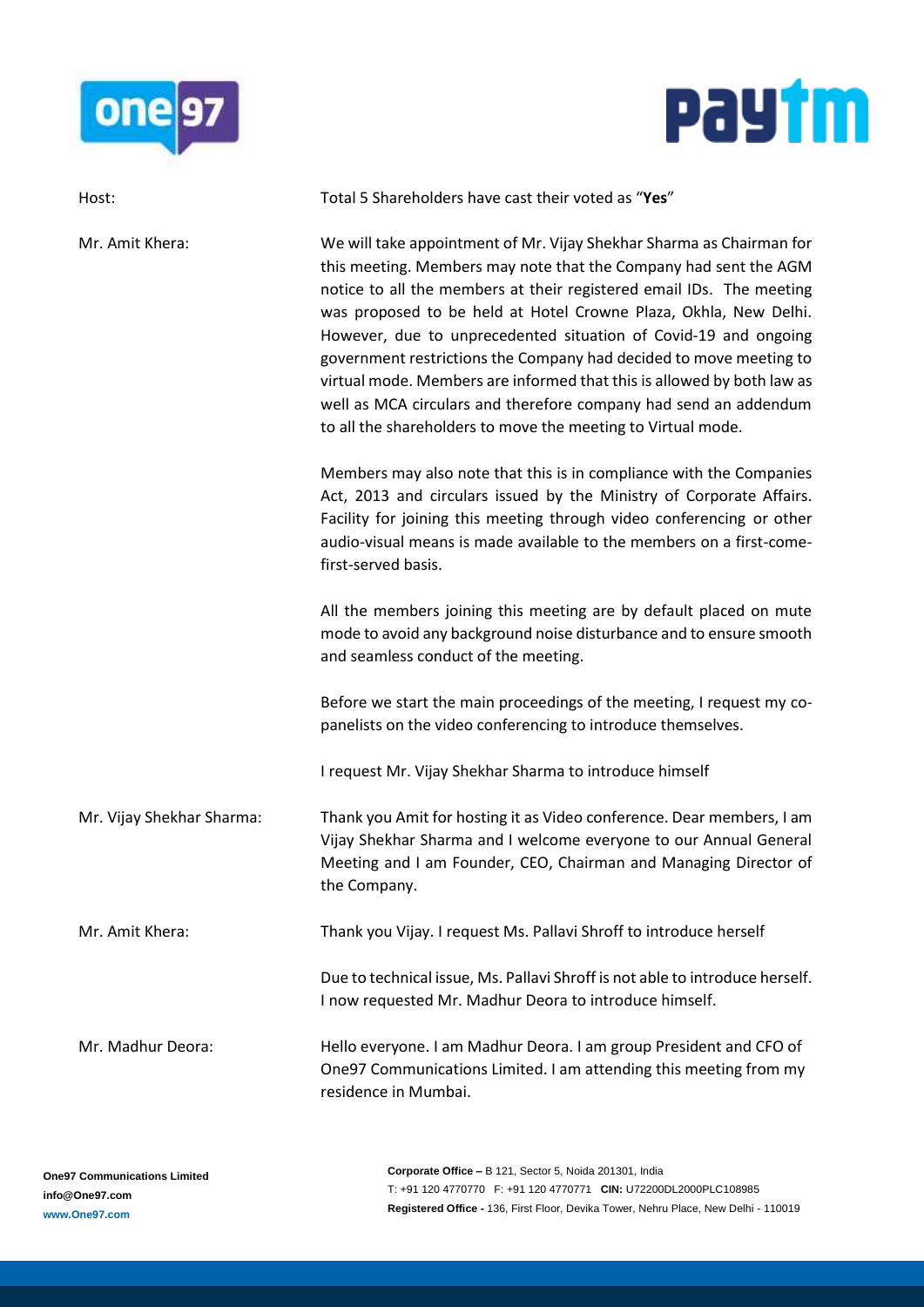



| Mr. Amit Khera:           | Thank You Madhur. I now request Mr. Vikas Garg to introduce himself                                                                                                                                                                                                                                                                                                               |
|---------------------------|-----------------------------------------------------------------------------------------------------------------------------------------------------------------------------------------------------------------------------------------------------------------------------------------------------------------------------------------------------------------------------------|
| Mr. Vikas Garg:           | Hi Everyone. I am Vikas Garg and I am the Chief Financial Officer of One<br>97 Communications Limited and I am attending this meeting from my<br>residence in Faridabad. I welcome you all to the 21 <sup>st</sup> AGM of the<br>Company. Thank you for Joining.                                                                                                                  |
| Mr. Amit Khera:           | Thank you Vikas. I request Ms. Pallavi Shroff to introduce herself please.                                                                                                                                                                                                                                                                                                        |
| Ms. Pallavi Shroff:       | Good Morning Everyone. I am Pallavi Shroff and I am an Independent<br>Director of One97 Communications Limited. I am attending this Annual<br>General Meeting from my residence in New Delhi                                                                                                                                                                                      |
| Mr. Amit Khera:           | Thank you Ms. Pallavi Shroff                                                                                                                                                                                                                                                                                                                                                      |
|                           | Apart from them, we also have Mr. Amitesh Dutta, representing PWC,<br>Statutory Auditors of the Company sitting with us and our Secretarial<br>Auditor from PI & Associates they have also joined this meeting through<br>Video Conferencing.                                                                                                                                     |
|                           | The Company has taken all feasible efforts under the current<br>circumstances to enable members to participate through video<br>conferencing and I thank all the members, colleagues on the panel and<br>auditors for joining this meeting over video conferencing.                                                                                                               |
|                           | I now request Mr. Vijay Shekhar Sharma, Managing Director to take the<br>meeting forward and address the shareholders.                                                                                                                                                                                                                                                            |
| Mr. Vijay Shekhar Sharma: | Thank you Amit once again. I am Vijay Shekhar Sharma Chairman and<br>Managing Director of One 97 Communications Limited and I am joining<br>this meeting from my residence in New Delhi and I welcome you all. It's<br>a huge privilege to see everyone join us. Every shareholder is part of our<br>journey which is now looking forward to next milestone in next few<br>years. |
|                           | Last financial year has been one of those tough financial year for<br>everyone in industry and in Country. I wish everyone that you and your<br>family members are healthy and safe in these unprecedented times due<br>to the ongoing $COVID - 19$ pandemic.                                                                                                                     |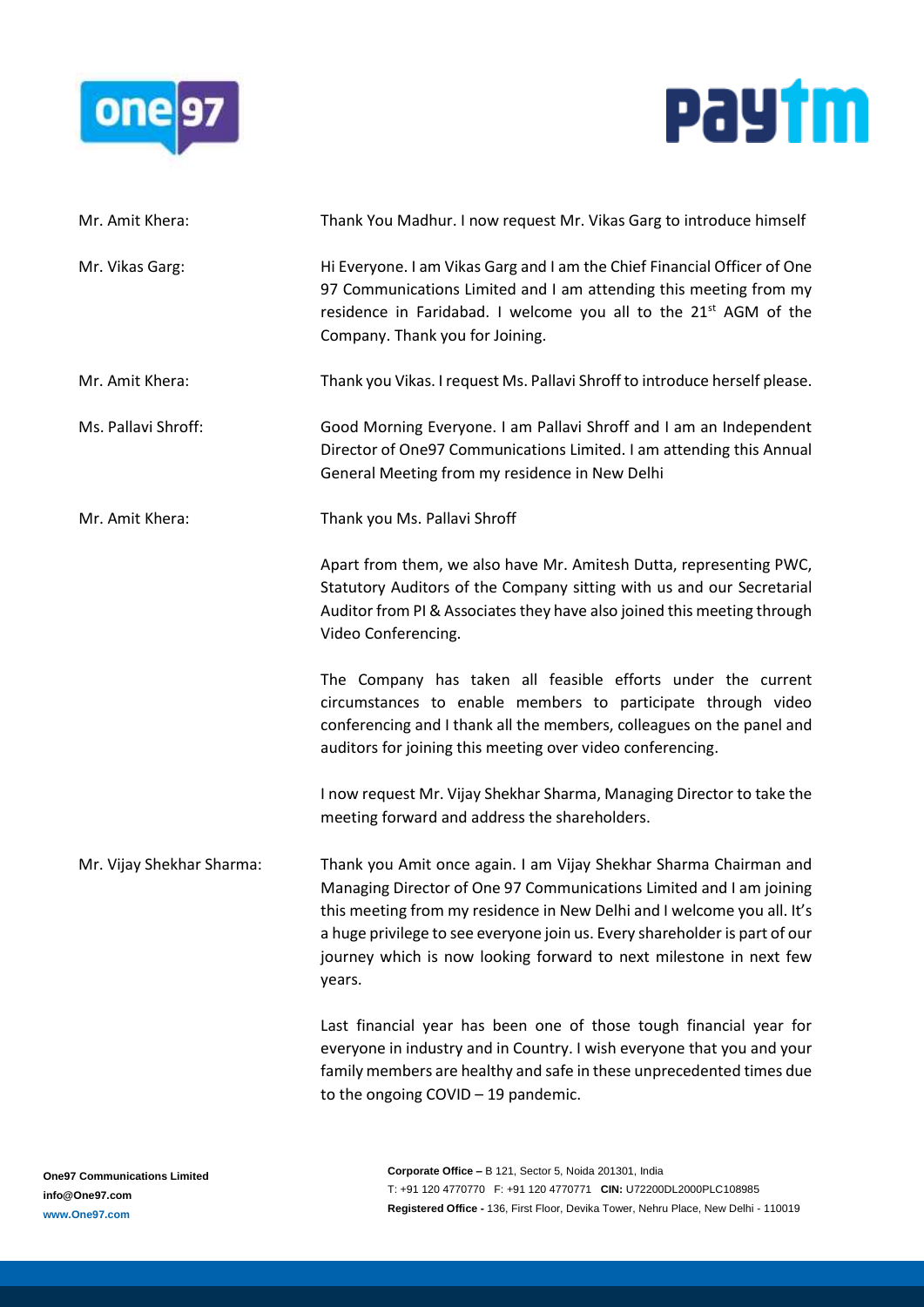



At Paytm, at One 97, we make sure that we follow lockdown guidelines and government suggestions. We did see an impact on our business. Incidentally, I believe that Covid – 19 is a once in lifetime crisis and I wish that another pandemic should not occur again in many many years to come.

Our team worked hard and relentlessly. Remote working was made enabled. People were given opportunities to equip and empower themselves using various technologies and we were happy to see the results were equally welcoming. Even though our revenue has not been highly growing because of covid situation, lockdown, economy shutdown but the power of One97 team mates, we were very near to last year's revenue. The same can be seen in the documents sent.

Incidentally, we took measures to control our cost and I am very happy to announce to our shareholders that our losses on EBIDTA basis have reduced, which is an acknowledgment of your company's good business model and approach taken in such tough times. I believe that there is an opportunity for everyone of us. We will make sure that we make most of it as much possible along with taking care of our health being of our teammate.

I suggest that Mr. Amit can take forward from here

Mr. Amit Khera: Thankyou Vijay.

The Statutory Auditors and Secretarial Auditor have expressed unqualified opinion in the respective audit reports for the financial year 2020-21. There were no qualifications, observations or adverse comments on financial statements and matters which have any material bearing on the functioning of the Company. The Statutory Auditors' report on standalone financial statements and consolidated financial statements and Secretarial Auditors Report are available in the Annual Report 2020-21. With the permission of the members, I take the Statutory Auditor's Reports and Secretarial Auditors Report as read.

As the Notice and Addendum thereto have are already circulated to all the members, with the permission of the members, I take the Notice and Addendum thereto convening the meeting as read.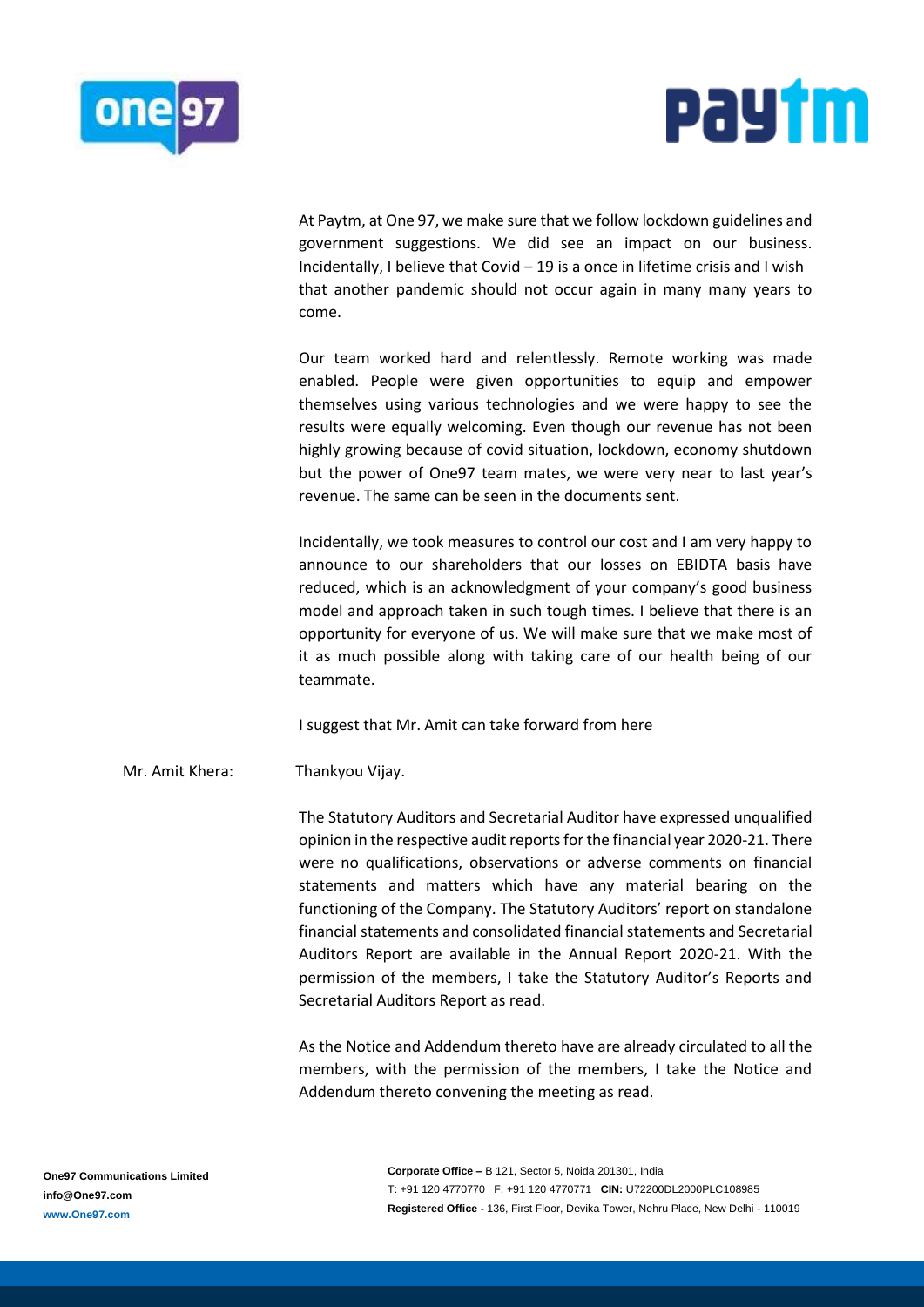



Before we proceed further, I wish to bring to your notice that, as required under the Companies Act, 2013, the Company had provided you the facility to cast your vote electronically, on all resolutions set forth in the Notice. Members who have not cast their vote electronically and who are participating in this meeting will have an opportunity to cast their votes through the e-voting system. The voting lines will be open immediately after closure of the meeting and remain open for 1 hour thereafter.

We now take up the following resolutions as set out in the Notice i.e already been circulated

## **Item No. 1 (a) – Adoption of Standalone Financial Statements.**

The Standalone Financial Statements of the Company for the financial year ended March 31, 2021 including the reports of Board of Directors and Auditors have already been provided to the members.

## **Item No. 1 (b) – Adoption of Consolidated Financial Statements.**

The Consolidated Financial Statements of the Company for the financial year ended March 31, 2021 including the report of Auditors have already been provided to the members.

### **Item No. 2 - To appoint a Director in place of Mr. Todd Anthony Combs who retires by rotation**

The Company has received a letter from Mr. Todd Anthony Combs expressing his unwillingness for reappointment as Director. Therefore, the item number 2 for reappointment of Mr. Todd Anthony Combs has become infructuous. Consequently, Item number 2 is being dropped for consideration and voting by the members. Any voting done for this resolution will not be counted.

# **Item No. 3 - To appoint a Director in place of Mr. Michael Yuen Jen Yao, who retires by rotation and, being eligible, seeks re-appointment.**

The Company has received an email from Mr. Michael Yuen Jen Yao expressing his unwillingness for reappointment as Director. Therefore, the item number 3 for reappointment of Mr. Michael Yuen Jen Yao has become infructuous. Consequently, Item number 3 is being dropped for consideration and voting by the members. Even if the voting has been done by members will not be considered.

**Item No. 4 – To re-appoint Mrs. Pallavi Shardul Shroff, as an Independent and Non - Executive Director**

**Item No. 5 – To approve the remuneration of Mr. Vijay Shekhar Sharma, Managing Director for Financial Year 2021-22**

**Item No. 6 – To approve the sub-division of face value of equity shares of the Company**